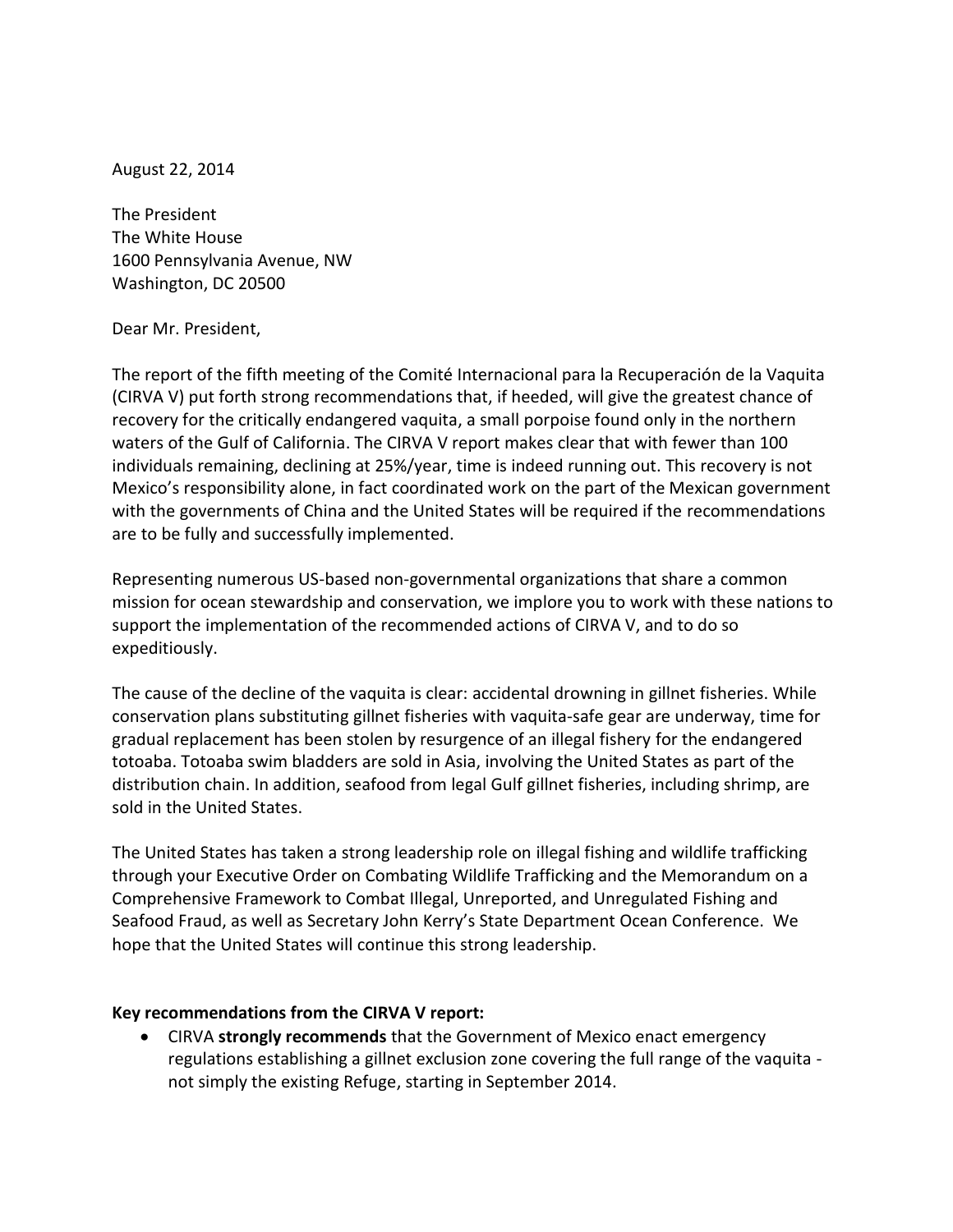CIRVA **recommends** that the Government of Mexico provide sufficient enforcement to ensure that gillnet fishing is eliminated within the exclusion zone using all available enforcement tools, both within and outside Mexico to stop illegal fishing, especially the capture of totoabas and the trade in their products.

The vaquita occupies a discrete region of the Mexican waters, yet it is an international treasure. It is also the world's most endangered marine mammal. Without action, the vaquita will likely join the Yangtze River dolphin as the second marine mammal to be lost to extinction this century, and this may occur within four short years.

We, the undersigned, urge the government of the United States to assist the Mexican and Chinese governments to the greatest extent possible in support of the recommendations of CIRVA V.

Signed,

Jeff Boehm, DVM Executive Director The Marine Mammal Center

Andreas Merkl CEO Ocean Conservancy

Kathleen Dezio Executive Director Alliance of Marine Mammal Parks & Aquariums

Diane Glim President American Cetacean Society

Lynette R. Koftinow President, San Francisco Bay Chapter American Cetacean Society

Jim Maddy President and CEO Association of Zoos and Aquariums

Kierán Suckling Executive Director Center for Biological Diversity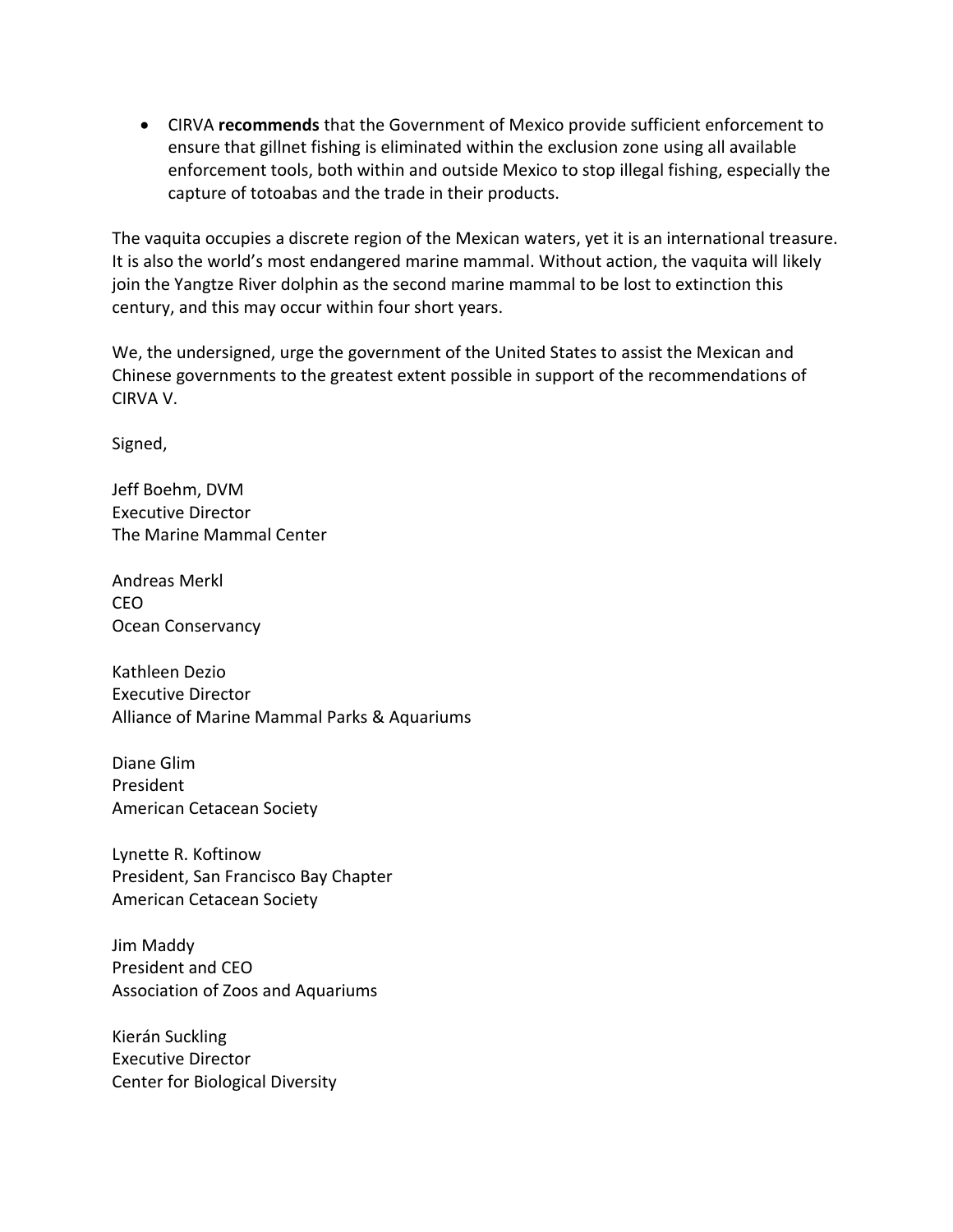A. Daniel Knaub President Cetacean Society [International](http://search.tb.ask.com/search/redirect.jhtml?action=pick&ct=GD&qs=&searchfor=cetacean+society+international&cb=UX&pg=GGmain&p2=%5EUX%5Exdm297%5EYYA%5Eus&qid=cc4c908488e743f6b9638ef0f94ebc4d&n=780b5db4&ss=sub&pn=1&st=kwd&ptb=696C122E-E172-4654-B214-1C375D5B30A9&tpr=&si=49588&redirect=mPWsrdz9heamc8iHEhldEWaDcsFN8Rq%2FoU5WKziEm0ocyXlk61nhOGfFjL2QRrty&ord=0&)

Robert Dewey Vice President for Government Relations Defenders of Wildlife

Leda Huta Executive Director Endangered Species Coalition

Lance Morgan, PhD President and CEO Marine Conservation Institute

Cynthia Smith, DVM Executive Director National Marine Mammal Foundation

Peter Lehner Executive Director Natural Resources Defense Council

Dr. Nigella Hillgarth President & CEO New England Aquarium

Maddalena Bearzi, PhD President Ocean Conservation Society

Jacqueline Savitz Vice President, U.S. Oceans Oceana

Sylvia A Earle National Geographic Explorer in Residence Sylvia Earle Alliance/Mission Blue

Jacob A. James Managing Director The Waitt Foundation